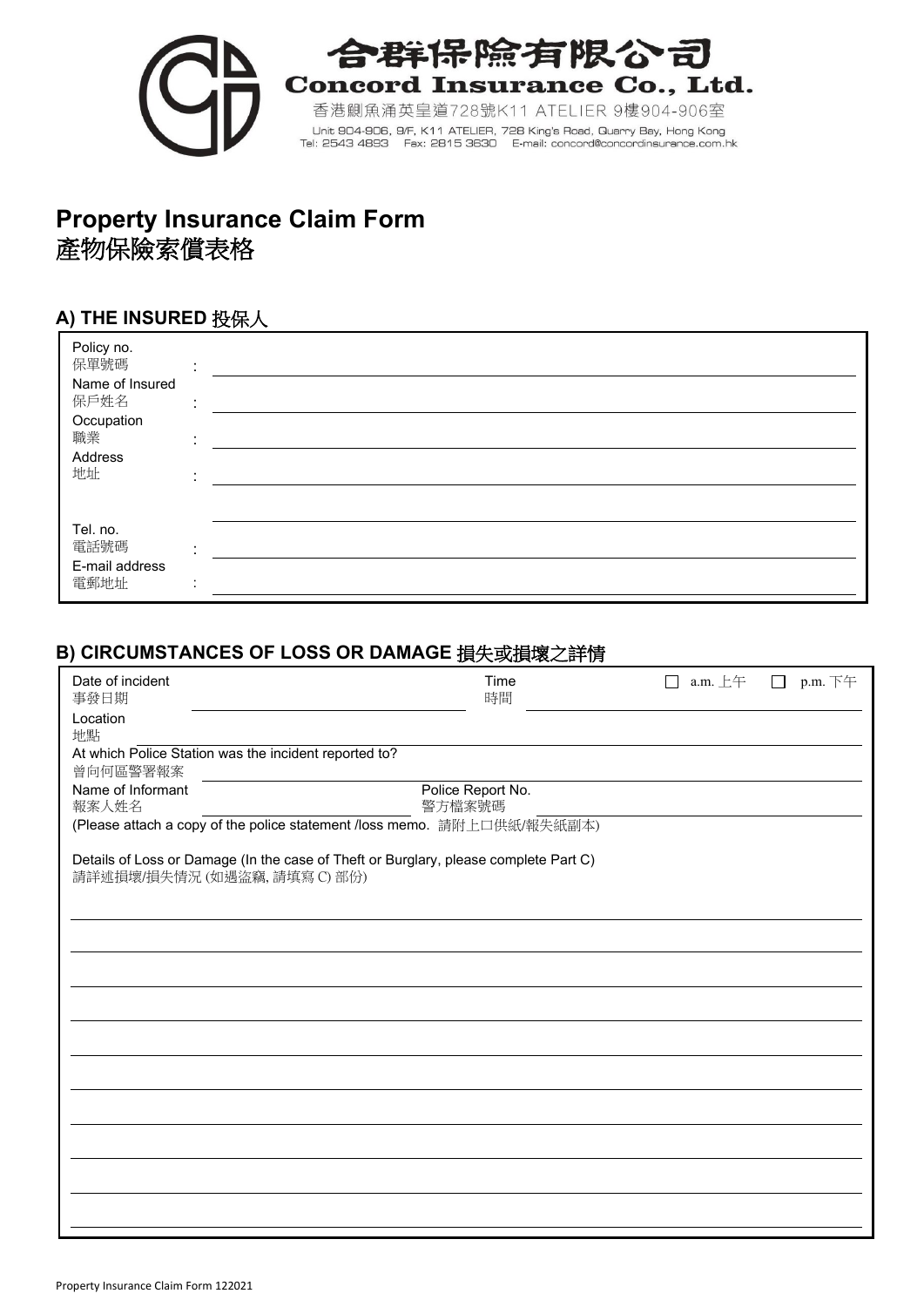## **C) ADDITINOAL INFORMATION FOR THEFT OR BURGLARY** 如因行竊或爆竊**,**請填寫下列資料

| Who discovered the case? 由誰發現?                                                                                                 | Time 時間 | □ a.m. 上午 □ p.m. 下午 |  |  |
|--------------------------------------------------------------------------------------------------------------------------------|---------|---------------------|--|--|
| How did the culprit(s) enter the premises? 匪徒如何進入樓宇?                                                                           |         |                     |  |  |
|                                                                                                                                |         |                     |  |  |
| Is there any sign of forcible entry or exit at the premises? 是否有任何強行進入或退出該樓宇之痕跡?<br>□ No 否 □ Yes 是(Please give details) ( 請詳述) |         |                     |  |  |
| Were the premises unoccupied at the time of the theft/burglary? 行竊發生時該樓宇是否空置?<br>̄ No 否   ̄ Yes 是(Since when?) ( 從何時開始)        |         |                     |  |  |
| Have you sustained a similar loss before? 閣下曾否蒙受同類損失?<br>□ No 否  □ Yes 是(Please give details) ( 請詳述)                           |         |                     |  |  |
| Do you suspect any person(s)? If so, whom? 閣下有否懷疑任何人士或人等? 如是者, 懷疑誰人?                                                           |         |                     |  |  |

# **D) DETAILS OF DAMAGED OR LOST PROPERTIES** 損失或損壞項目詳情

| Description of property<br>物品描述         | Date of purchase<br>or installation<br>購買或裝置的日期 | Original<br>purchase price<br>購買時價錢 | Repair/replacement cost<br>(if applicable)<br>修理/更換費用(如適用) | Claim amount<br>索償金額 |
|-----------------------------------------|-------------------------------------------------|-------------------------------------|------------------------------------------------------------|----------------------|
|                                         |                                                 |                                     |                                                            |                      |
|                                         |                                                 |                                     |                                                            |                      |
|                                         |                                                 |                                     |                                                            |                      |
|                                         |                                                 |                                     |                                                            |                      |
|                                         |                                                 |                                     |                                                            |                      |
|                                         |                                                 |                                     |                                                            |                      |
|                                         |                                                 |                                     |                                                            |                      |
|                                         |                                                 |                                     |                                                            |                      |
|                                         |                                                 |                                     |                                                            |                      |
|                                         |                                                 |                                     |                                                            |                      |
|                                         |                                                 |                                     |                                                            |                      |
|                                         |                                                 |                                     |                                                            |                      |
| *Enclose photographs, if any. 如有相片請寄附 * |                                                 |                                     |                                                            |                      |